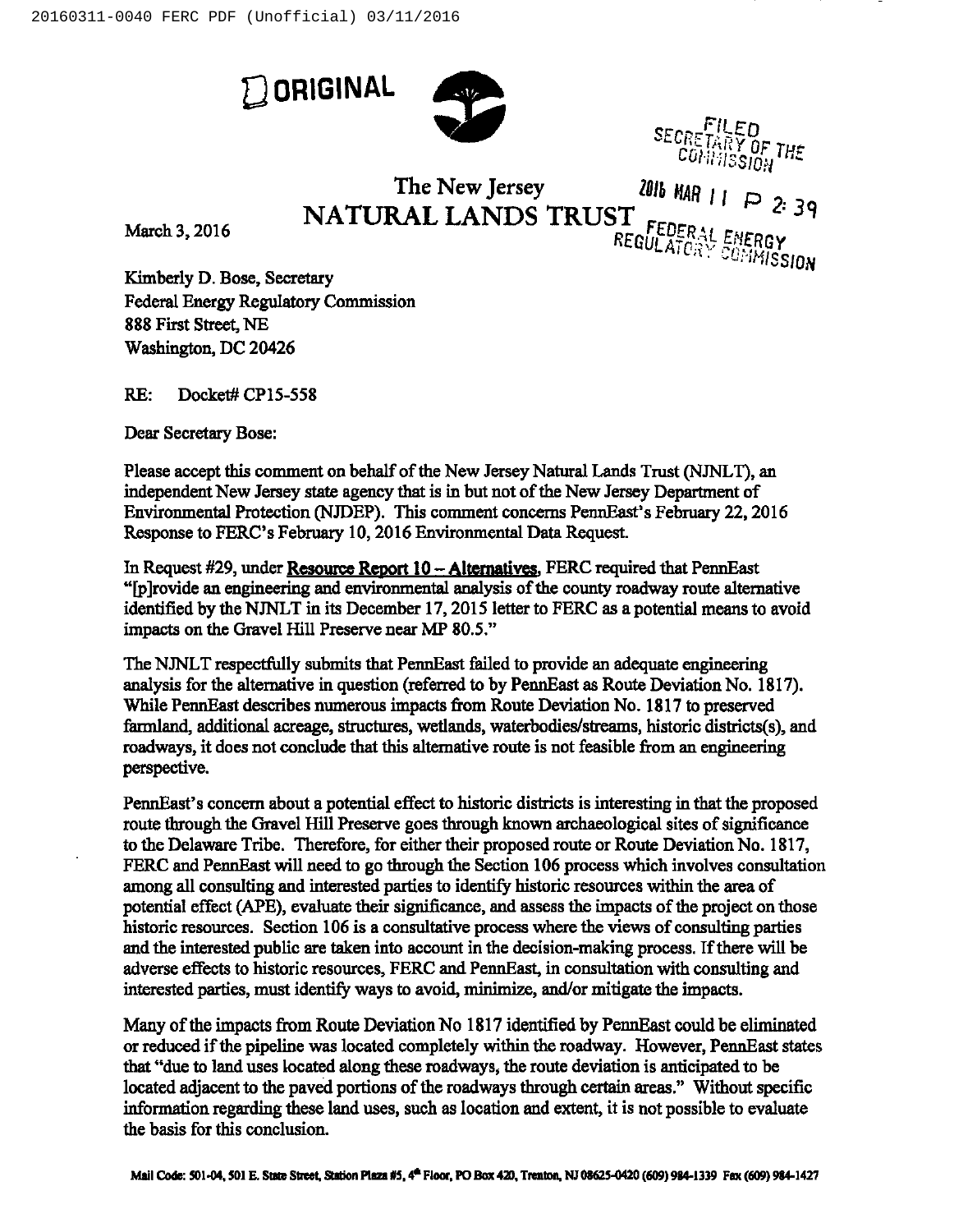In its February 22, 2016 submission, PennEast acknowledges that "there are detour options available to enable pipeline construction to be completed without potentially significant trafllc impacts." They then state that the "Holland Township municipal building, which includes the local police station, is located on a portion of Church road within Deviation No. 1817." But there is nothing that follows that statement to indicate whether or not Holland Township finds that problematic, or whether detours can be scheduled to ensure access fiom one direction at all times.

The NJNLT requests that FERC not accept the general findings submitted by PennEast concerning Route Deviation No. 1817. Instead PennEast should be required to perform a comprehensive alternatives analysis of the feasibility of Route Deviation No. 1817 from an engineering perspective. The NJNLT maintains that most, if not all, of the impacts identified by PennEast from Route Deviation No. 1817 would be avoided if the installation of the pipeline was limited to the roadway.

FERC has an obligation to ensure that reasonable and feasible alternatives are fully reviewed so that approved projects do not result in unnecessary environmental impacts. The NJNLT continues to believe that pipeline installation is feasible within the county roads that surround the preserve boundary.

In addition, the USGS topographic maps submitted to FERC by PennEast depicting both Route Deviation No. 1817and No. 1705 inaccurately indicate that Block 22, Lot 56 in Holland Township is not part of the Gravel Hill Preserve (indicated as a Green Acre parcel only). As the attached map reflects, this parcel is part of the NJNLT's Gravel Hill Preserve.

Based on the above, we respectfully request that FERC require a more robust and rigorous analysis by PennEast as to the engineering feasibility of Route Deviation No. 1817.

Thank you for the opportunity to provide this comment.

Sincepsly, Catania Michael Catania

Chair

Enclosure

 $c$ : Medha Kochhar, FERC Anthony Cox, PennEast Jeff England, PennEast Marilyn Lennon, PS&S Ruth Foster, NJDEP, PCER Rich Boornazian, NJDEP, NHRG John Sacco, NJDEP, SFS Robin Madden, NJDEP, NHRG Dan Saunders, NJDEP, SHPO Robert Cartica, NJNLT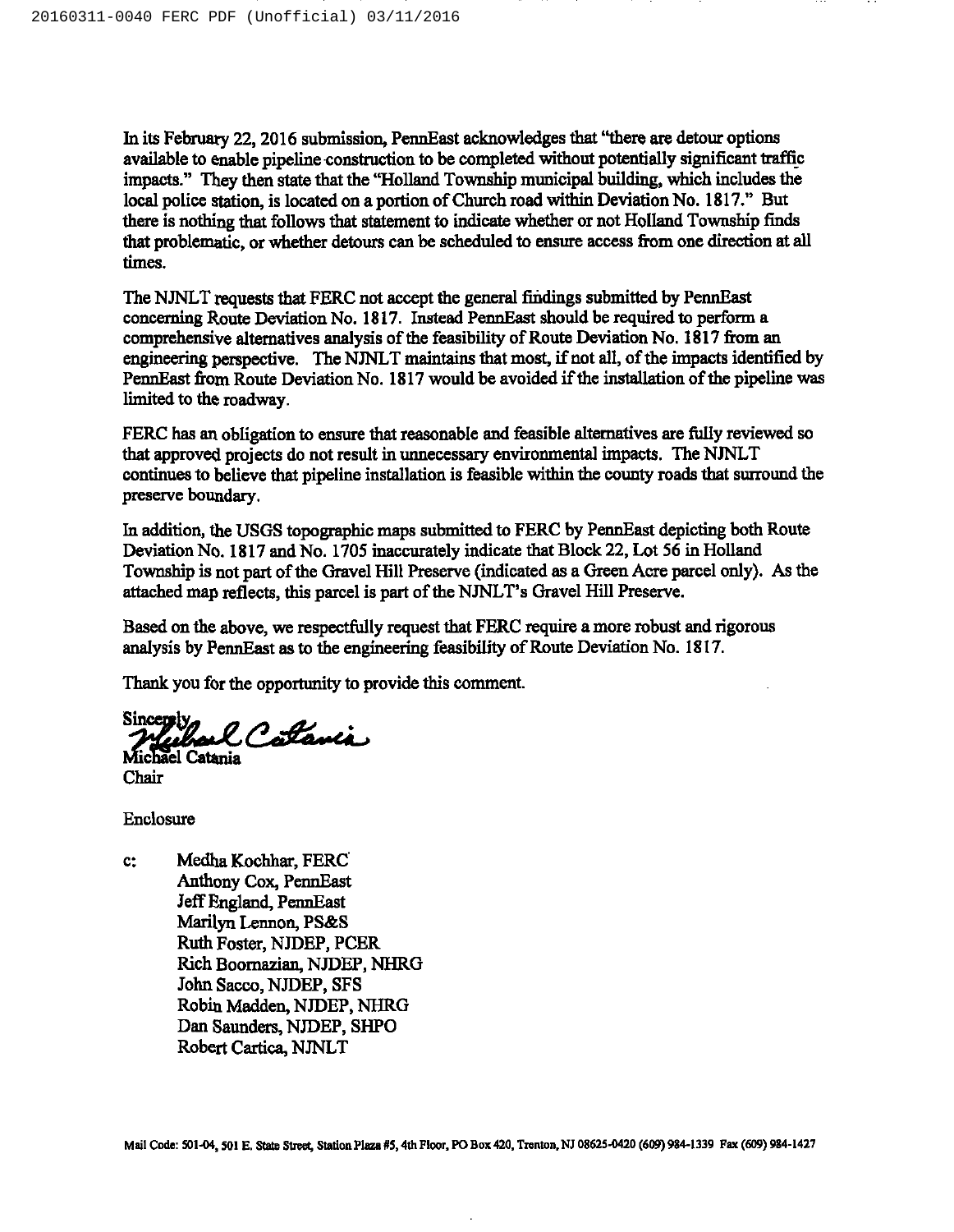